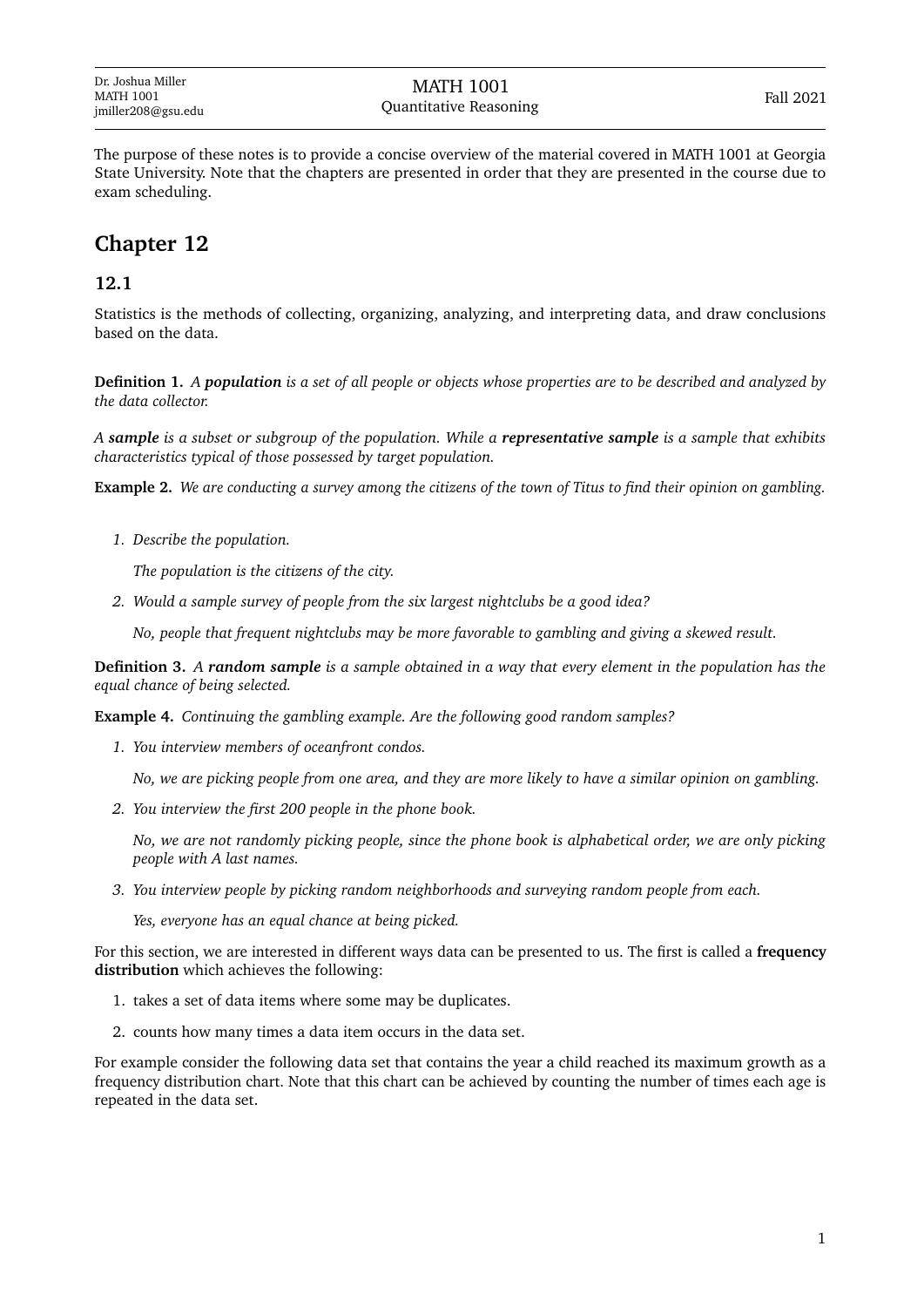| Age | Frequency      |
|-----|----------------|
| 10  | 2              |
| 11  | 3              |
| 12  | 6              |
| 13  | 8              |
| 14  | 10             |
| 15  | 7              |
| 16  | 4              |
| 17  | $\overline{2}$ |
| 18  | $\overline{2}$ |

Meaning that 10 children reached their maximum growth at age 14.

Another type of frequency distribution is a grouped distribution which occurs when we group our data into ranges. For each group, the lower class limit is the left most value and the upper class limit is right most value. For example consider the following example of grades on an exam.

| Range | Frequency |  |
|-------|-----------|--|
| 90-99 | 13        |  |
| 80-89 | 14        |  |
| 70-79 | 20        |  |
| 60-69 | 14        |  |
| 0-59  | 10        |  |

In this example, 0, 60, 70,80, and 90 are the lower class limits and 59,69,79,89, and 99 are the upper class limit. Another thing we like to look at is called the **class width** which is the difference between the upper and lower class limits. Note, in our example all the widths a 10 with the exception of the group 0-59 which is 60.

Another type of way that information can be displayed is in a **histogram** which is a bar graph where each bar is touching. The following is an example for the data on maximum growth heights for children.



The last way information can be displayed is as a **frequency polygon** which connects the midpoints of each bar of the histogram.



# **12.2**

In this section we look at central tendencies of data which include mean, median, mode, and midrange.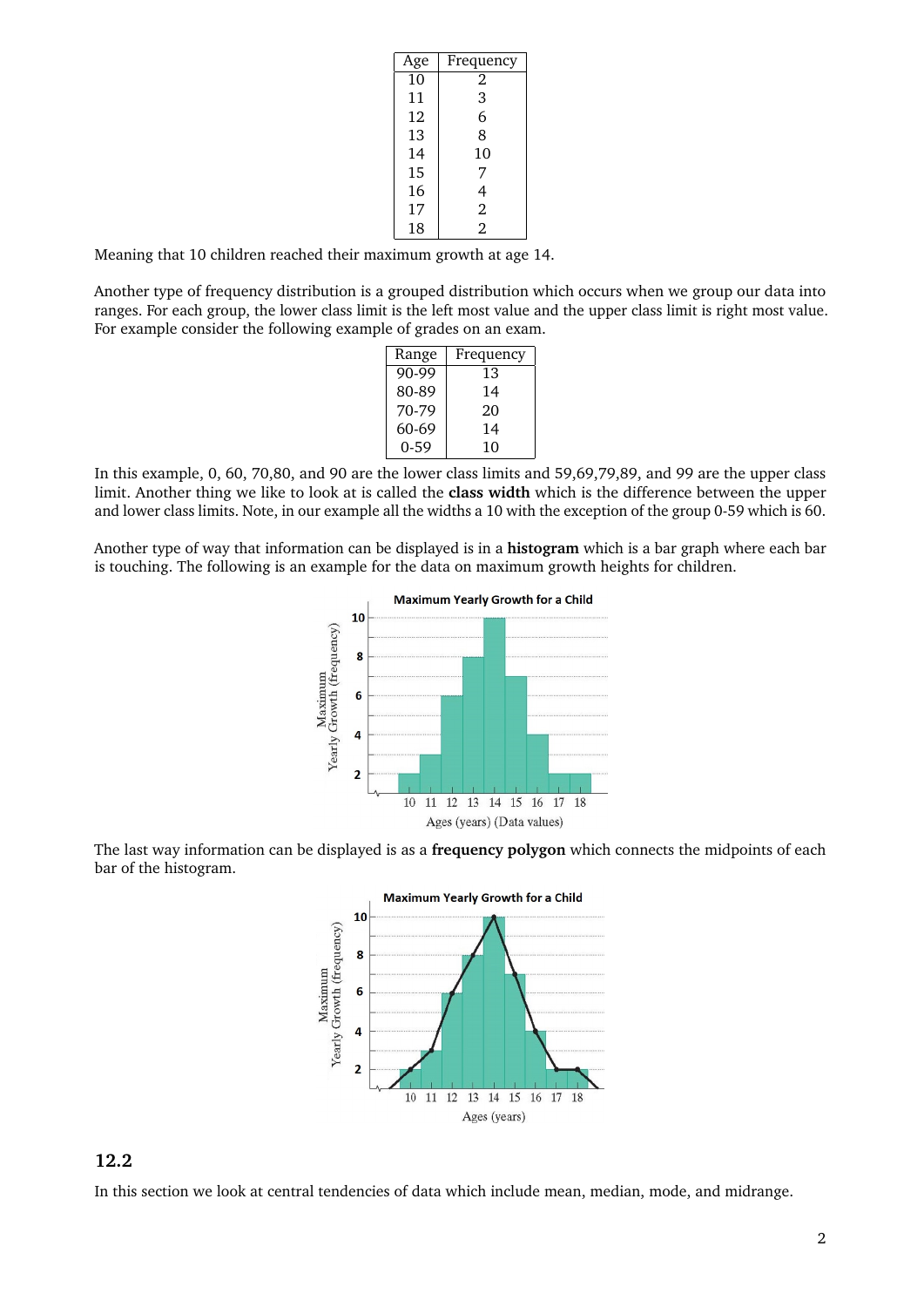**Definition 5.** *The mean of a data set is found by adding all of the data items and dividing by the total number of items.*

$$
Mean = \overline{x} = \frac{\sum x}{n}
$$

*where*  $\sum x$  *is the sum of all data items and n is the number of items in the data set.* 

**Example 6.** *Find the mean of the data set* S − {92, 84, 84, 80, 78, 77, 77, 77, 75, 75}*.*

$$
\overline{x} = \frac{\sum x}{n} = \frac{92 + 84 + 84 + 80 + 78 + 77 + 77 + 77 + 75 + 75}{10} = \frac{799}{10} = 79.9
$$

*therefore the mean of the data set is 79.9.*

In the case that we are dealing with a frequency data set, the mean formula changes slightly to

Mean = 
$$
\overline{x}
$$
 =  $\frac{\sum x f}{n}$ 

where  $\sum x f$  is the sum of all data items times there corresponding frequency and n is the number of items in the data set.

*Age Frequency*

**Example 7.** *Find the mean of the following data set*

$$
\frac{Age \text{ Frequency}}{10} = \frac{10}{2}
$$
\n
$$
\begin{bmatrix}\n10 & 2 \\
11 & 3 \\
12 & 6 \\
13 & 8 \\
14 & 10 \\
15 & 7 \\
16 & 4 \\
17 & 2 \\
18 & 2\n\end{bmatrix}
$$
\n
$$
\overline{x} = \frac{10(2) + 11(3) + 12(6) + 13(8) + 14(10) + 15(7) + 16(4) + 17(2) + 18(2)}{44} = \frac{608}{44} \approx 13.8
$$

Another central tendency we like to consider is the **median** which splits the data. Medians are found in the following way

- 1. Arrange the data items from smallest to largest.
- 2. If the number of items is odd, then the median is the middle item on the list.
- 3. If the number of items is even, then the median is the average of the middle two items.

**Example 8.** *Find the median of the data set*  $S = \{84, 90, 98, 95, 88\}$ *Reordering the set we have* 84, 88, 90, 95, 98 *and since there are five items, then the median is the middle. Here the median is* 90*.*

**Example 9.** *Find the median of the data set*  $S = \{84, 90, 98, 95, 88, 96, 98, 91\}$ *Reordering the set we have* 84, 88, 90, 91, 95, 96, 98, 98 *and since there are eight items, then the median is the average of the middle items. Here the middle two items are 91 and 95, which average to (91+95)/2=93.*

In the case that we are dealing with frequency distributions, you can use the following to find the median. If  $n$ data items are in order, then the median is in the  $(n + 1)/2$  spot. Note, that if n is odd, then  $(n + 1)/2$  is a whole number. However if n is even, then  $(n + 1)/2$  is not an integer, it will have a decimal of .5 so you will need to find the average of the middle two items.

For example, if  $n = 18$ , then  $(n + 1)/2 = 9.5$  so you need to average the items in the 9th and 10th spot!

**Example 10.** *Six people have the salaries \$19,700, \$20,400, \$21,500, \$22,600, \$23,000, and \$95,000. Notice that the mean for these salaries are \$33,700 while the median is \$22,050. This large discrepancy is that the salary of \$95,000 skews the mean towards the larger side.*

The third central tendency is the **mode** of the data set which is found by finding the data item that occurs the most. You can have no mode or more than one mode.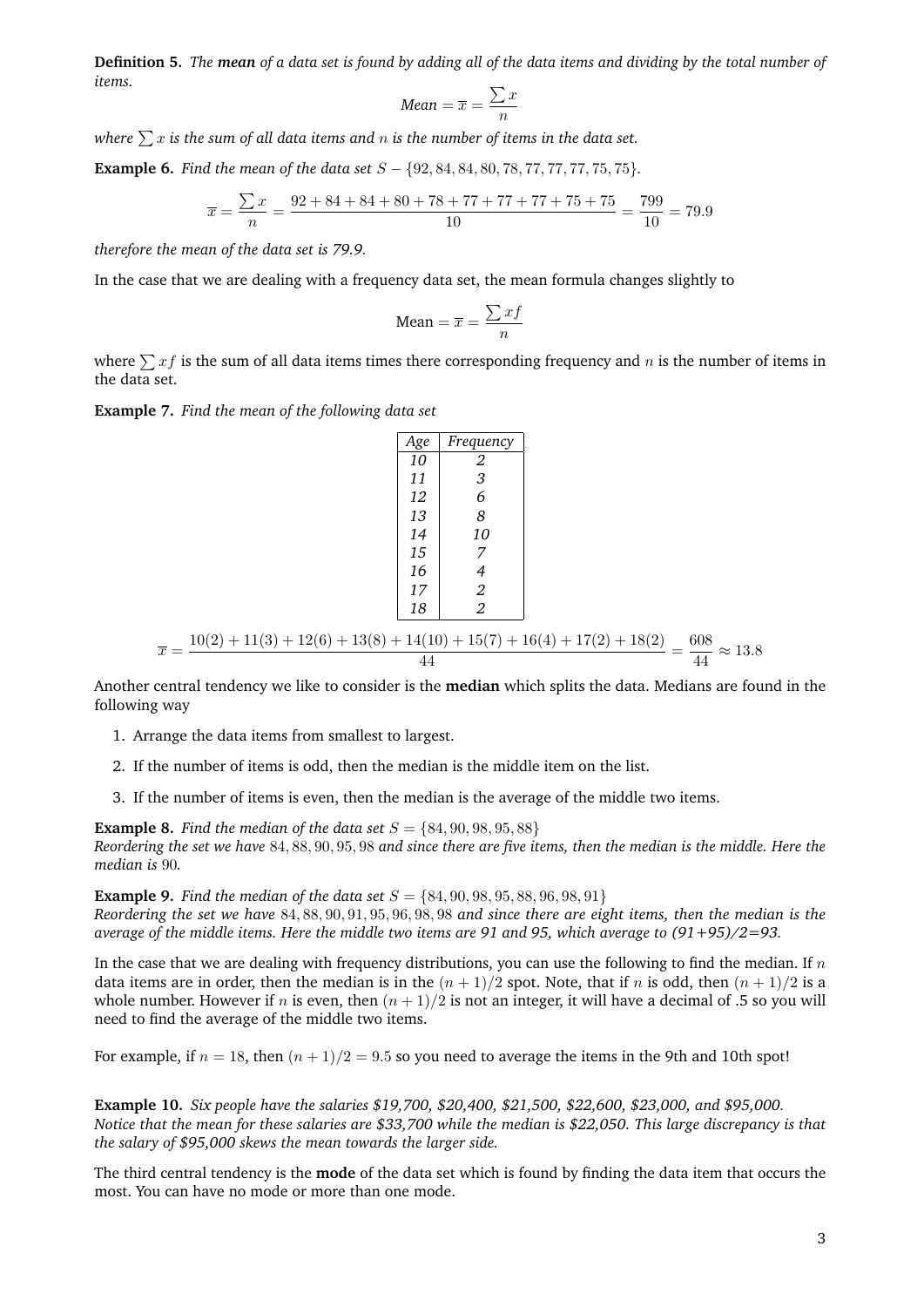**Example 11.** *Given the data set 7, 2, 4, 7, 8, 10, we see that the mode is 7 since 7 occurs twice.*

*Given the data set 1, 3, 5, 7, 2, we see that there is no mode since every item occurs once.*

*Given the data set 3, 3, 5, 6, 7, 6, we see that there are two modes, 3 and 6 since they both occur twice. Here we would call the data set bimodal.*

The final central tendency we like to look at is **midrange** which is found by

$$
midrange = \frac{smallest item + largest item}{2}.
$$

**Example 12.** *Given the data set*  $S = \{14, 16, 18, 20, 15, 19, 25, 26, 22, 15\}$ *, find the midrange. Notice that the smallest item is 14 and the largest item is 26, thus the midrange is found by*

$$
midrange = \frac{14 + 26}{2} = \frac{40}{2} = 20.
$$

#### **12.3**

In this section we look at measures of dispersion which describe the spread of the data.

One of the measures of dispersion which we like to look at is **range** which is found by finding the difference between the highest and lowest data item in our data set.

**Example 13.** *Given the data set* {3, 4, 7, 9, 2, 1, 10} *we can find the range by identifying the smallest value 1 and the largest value 10 first. Next the difference*  $10 - 1 = 9$  *is the range.* 

**Definition 14.** *The second measure of dispersion is called the standard deviation, however it relies on deviation from the mean.*

*Found by determining how much each data item differs from the mean. Note that this depends on the item! As a formula we could say*

*deviation for the mean = data item - mean.*

**Example 15.** *Find the deviation from the mean of 70, 69,68,65.*

*First we need to find the mean of the five values, here it is*  $\bar{x} = 68$ *. Next we find the deviations.* 

| Item | Deviation from Mean |
|------|---------------------|
| 70   | $70-68=2$           |
| 69   | $69 - 68 = 1$       |
| 68   | $68 - 68 = 0$       |
| 65   | $65-68 = -3$        |

*Notice that if the item is larger than the mean that the deviation is positive, while if it is smaller than the mean it is negative.*

NOTE: The sum of the deviations from the mean across all the items is zero!

Now, we can think of the standard deviation as an average of the deviations from the mean. To compute the standard deviation, we follow the following steps.

- 1. Find the mean of the items.
- 2. Find the deviation from the mean for each item

data item 
$$
-\overline{x}
$$

3. Square each deviation

(data item  $-\overline{x}$ )<sup>2</sup>

4. Sum all of the squared deviations from the mean

$$
\sum (\text{data item } -\overline{x})^2
$$

5. Divide the previous by  $n - 1$ 

$$
\frac{\sum (\text{data item } -\overline{x})^2}{n-1}
$$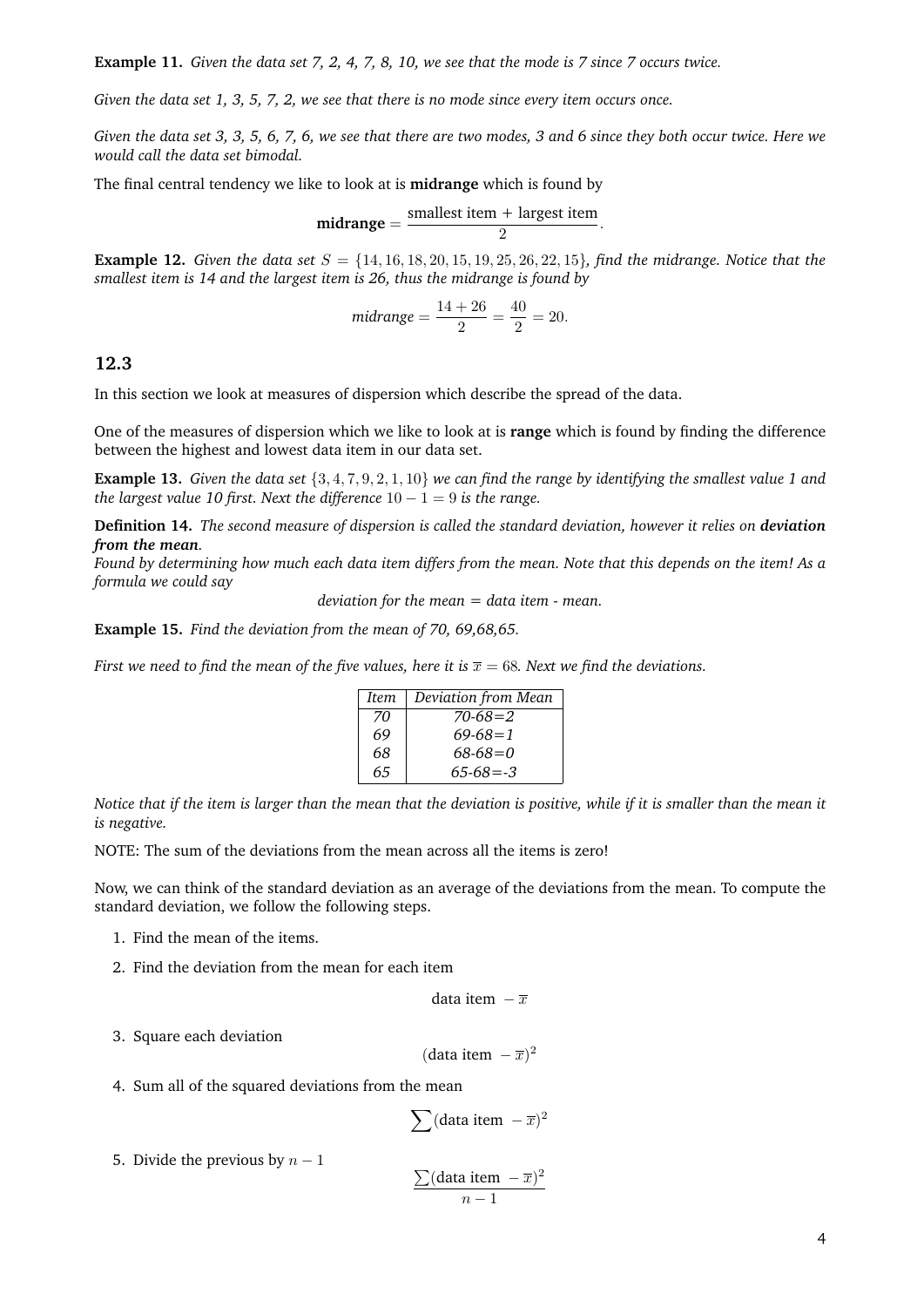6. Take the square root, note that most of the time this is denoted by  $s$ 

$$
s = \sqrt{\frac{\sum (\text{data item } -\overline{x})^2}{n-1}}
$$

**Example 16.** *Find the standard deviation for 70, 69,68,65.*

*First we need to find the mean of the five values, here it is*  $\bar{x} = 68$ *. Next we find the deviations.* 

| Item  | Deviation from Mean | Deviation <sup>2</sup> |
|-------|---------------------|------------------------|
| 70    | $70-68=2$           |                        |
| 69    | $69-68=1$           |                        |
| 68    | $68-68=0$           |                        |
| 65    | $65-68 = -3$        |                        |
| Total |                     | 14                     |

*Next we divide the sum of the deviations squared by*  $n - 1 = 4 - 1 = 3$ .

$$
\frac{\sum (data\ item\ -\overline{x})^2}{n-1} = \frac{14}{3}.
$$

*Finally we take the square root*

$$
s = \sqrt{\frac{\sum (data\ item - \overline{x})^2}{n-1}} = \sqrt{\frac{14}{3}} \approx 2.67
$$

The standard deviation measures the variation of the data items. Moreover, the smaller the standard deviation, the closer the data items are too each other while the larger the standard deviation, the more spread out the data is.

### **12.4**

A type of distribution we like to talk about is the **normal distribution** also called a bell curve due to its shape. It is symmetric with respect to a vertical line through the center and interestingly, this line passes through the mean, median, and mode.



In a lot data collection we are not able to sample the entire population and the normal distribution comes from when we are able to sample the entire population.

As the standard deviation increases the bell curve starts to flatten out, see the following: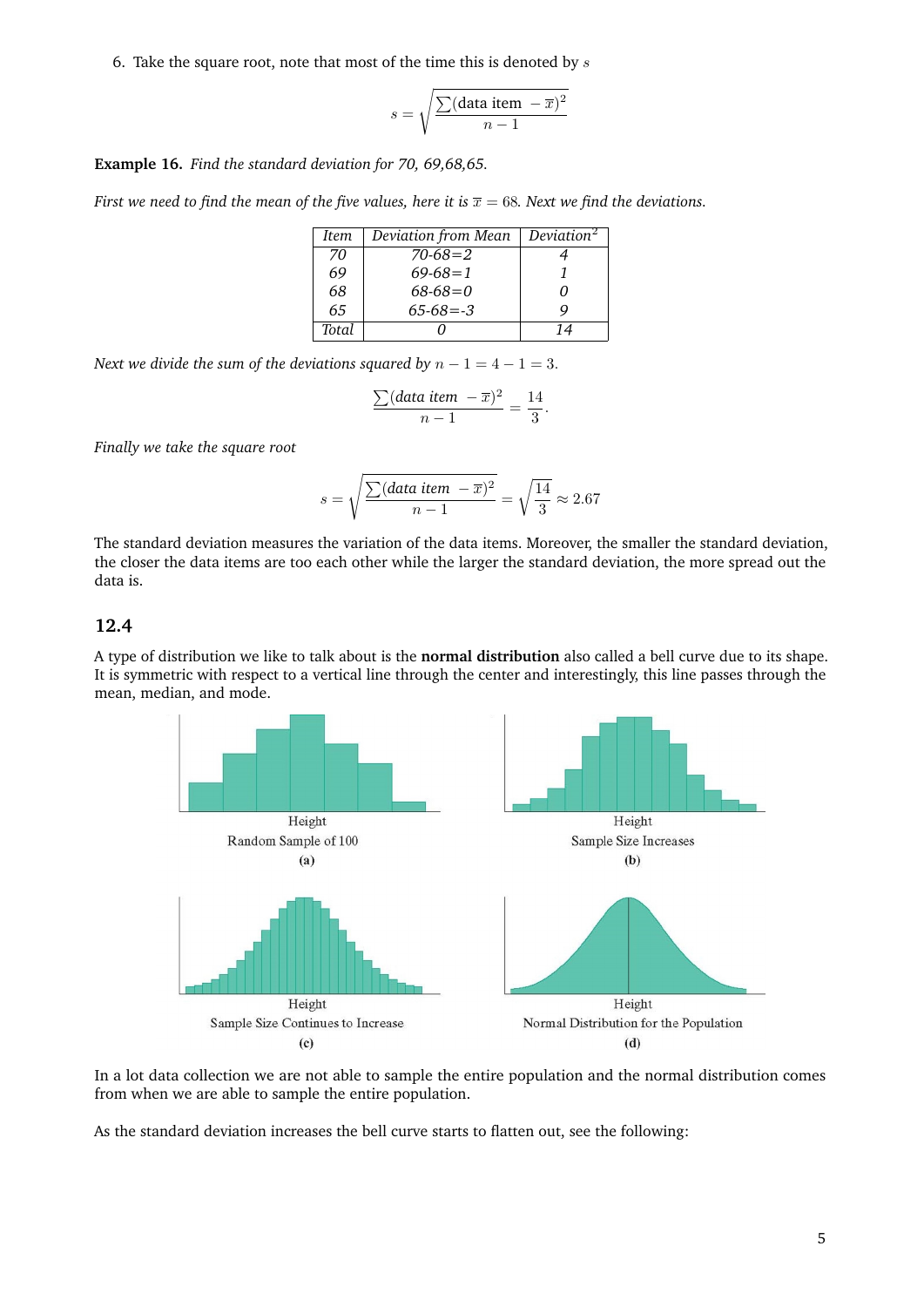

In this example, all three curves have the same mean, the only difference is that green is a small standard deviation (all the data is very close to the mean) and the purple has a larger standard deviation (more data is away from the mean).

The most important rule for the normal distribution is the 68-95-99.7 Rule which states that, see the following figure:

- 1. Approximately 68% of the data items lie within one standard deviation of the mean in both directions.
- 2. Approximately 95% of the data items occur within two standard deviations in both directions.
- 3. Approximately 99.7% of the data items occur within three standard deviation in both directions.
- 4. Anything happening out side of this is called an outlier.



Some applications:

**Example 17.** *The male heights in North American are approximately normally distributed with a mean of 70 in and a standard deviation of 4 in. Find the height that is 1.5 standard deviations above and 2 standard deviations below the mean.*

*1.5 Standard Deviations above, so add*

$$
70 + 1.5(4) = 76in
$$

*2 Standard Deviations below, so subtract*

$$
70 - 2(4) = 62in
$$

A **z-score** describes how many standard deviations a data item in a normal distribution lies above or below the mean.

$$
z\text{-score} = \frac{\text{data item-mean}}{\text{standard deviation}}.
$$